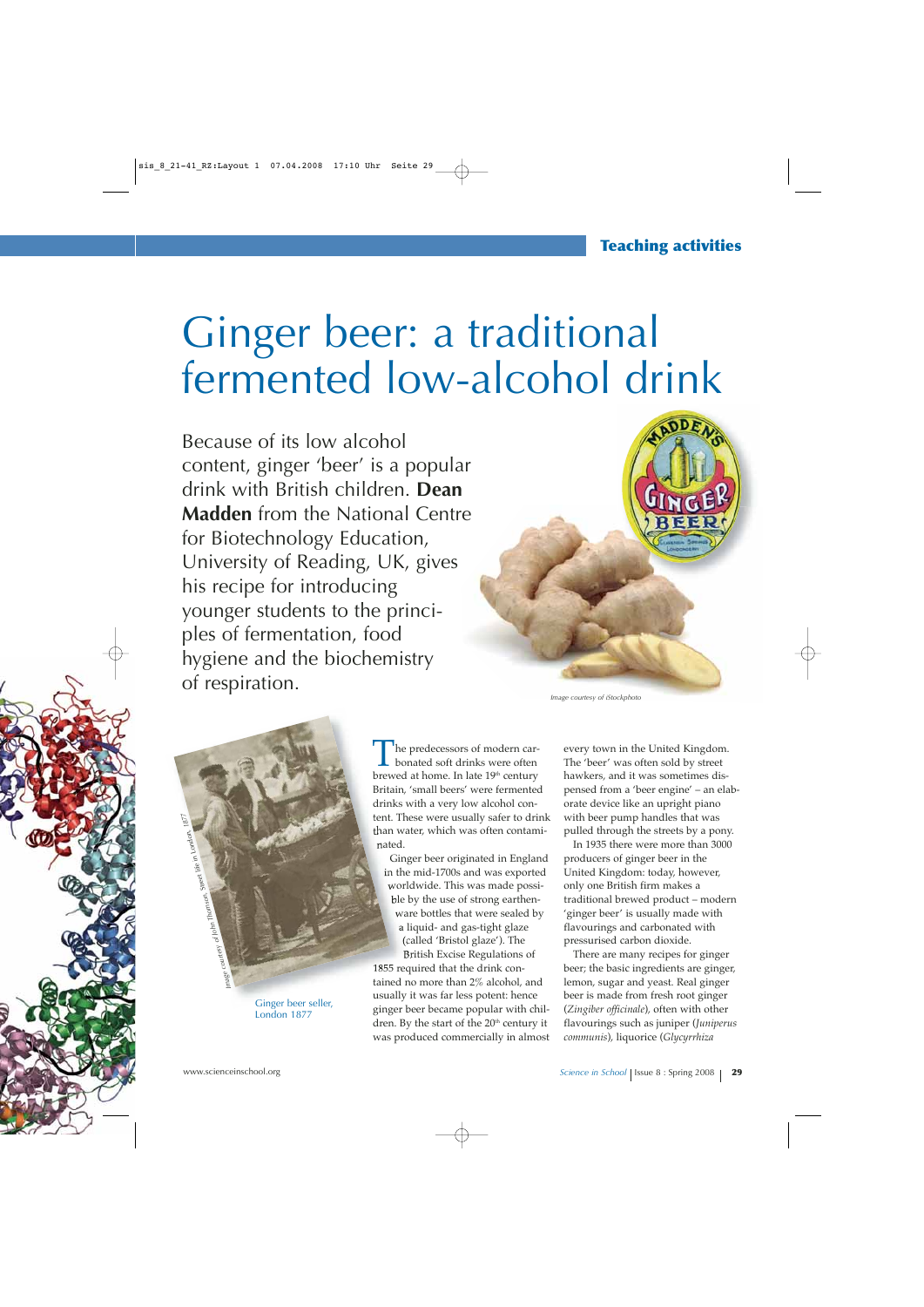| <b>Compound</b> | <b>Source</b>       | <b>Relative strength</b> |
|-----------------|---------------------|--------------------------|
| Piperine        | <b>Black pepper</b> | 1                        |
| Gingerol        | Fresh ginger        | 0.8                      |
| Shogaol         | Dried ginger        | 1.5                      |
| Zingerone       | Cooked ginger       | 0.5                      |
| Capsaicin       | Chilli              | $150 - 300$              |

Ginger contains the pungent compound gingerol, which is similar in structure to chilli's capsaicin and pepper's piperine. Heating converts gingerol to the less pungent zingerone; drying converts it to shogaol, which is about twice as strong-tasting. It is thought that these compounds evolved as a defence against herbivores as high concentrations are repellent to most mammals.



# **Equipment and materials**

#### Equipment

- **·** Sharp knife and chopping board
- **·** Lemon zester or grater
- **·** Lemon squeezer
- **·** Rolling pin
- **·** Large spoon
- **·** Kettle for boiling water
- **·** Thermometer
- **·** Large bowl or jug
- **·** Clean tea towel to cover bowl



- **·** Sieve and funnel for straining liquid into bottles
- **·** Plastic (PET) bottle and cap. Do **not** use glass bottles!

## **Materials**

- **·** 1 l water
- **·** 150 g root ginger (~130 g when peeled)
- **·** Medium-sized lemon (preferably unwaxed)

*glabra*) or chilli (*Capsicum annuum*) – which gives the product extra 'bite'. Yarrow (*Achillea millefolium*) is sometimes used to inhibit bacterial growth (as it was in normal beer before the introduction of hops). Jamaican ginger beer is sometimes made with lime instead of lemon juice.

The following recipe is for one litre and can be scaled up and changed as required – some suggest that the ginger should be grated rather than sliced and crushed. Others recommend boiling the mixture before adding the yeast, to extract more flavour from the ingredients.



**30** *Science in School* | Issue 8 : Spring 2008 www.scienceinschool.org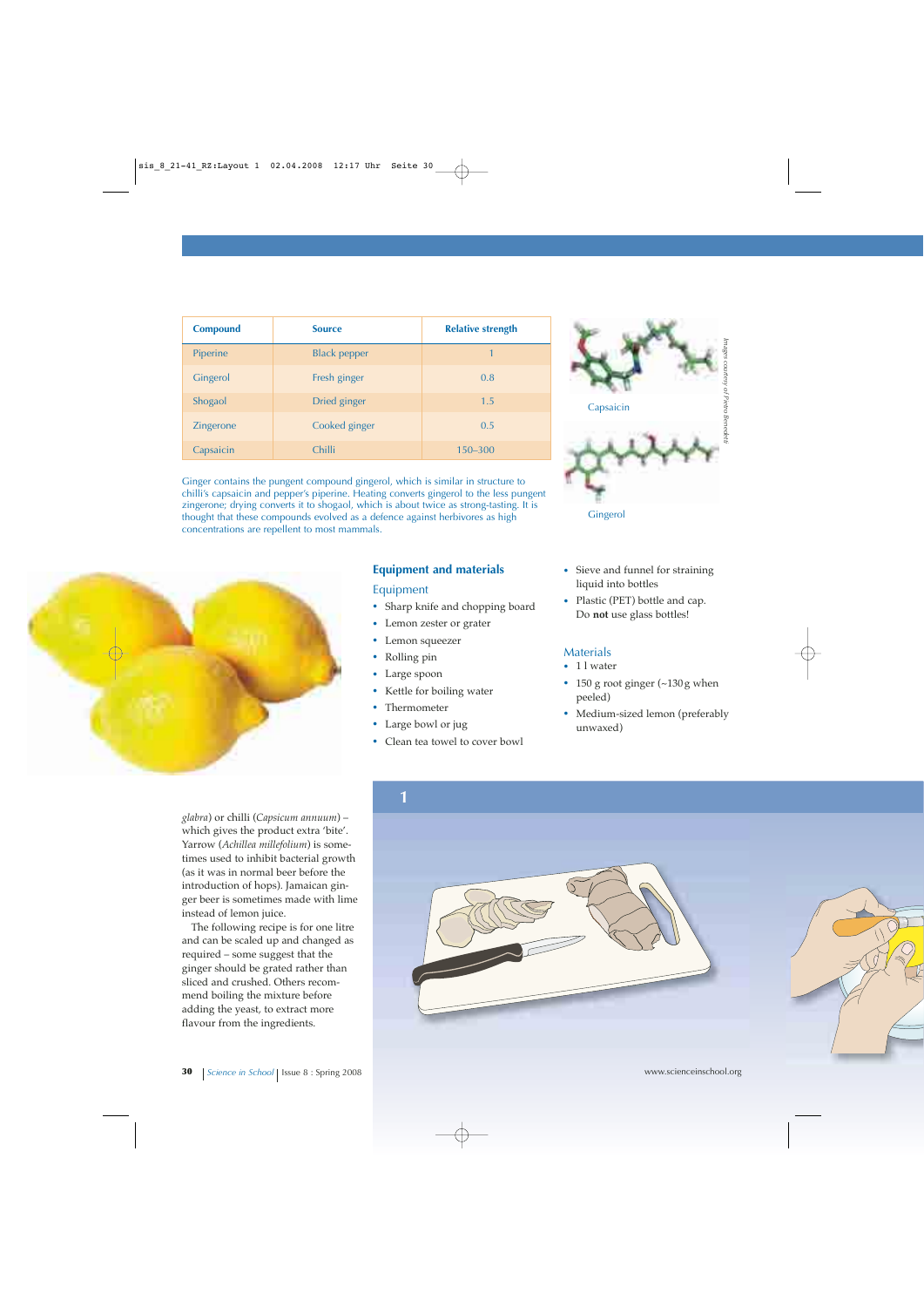# **Teaching activities**

- **·** 140 g sugar (brown or white)
- **·** 4 g cream of tartar (tartaric acid)
- **·** 4 g dried ale or bread yeast, or 8 g fresh
- **·** Sterilising solution suitable for food use
- **·** Strong plastic bag in which to bruise ginger
- **·** Optional: Other spices such as chilli, nutmeg, liquorice, vanilla, cardamom, cloves, juniper, fennel, coriander, star anise

#### **Method**

- 1. Peel the ginger and cut it into slices 3–5 mm thick. Bruise the slices well by placing them in a strong, clean plastic bag and crushing them with a rolling pin.
- 2. Place the ginger in a large bowl or jug. Scrape the lemon zest over it, then add the juice from the lemon.
- 3. Place the remaining ingredients except for the yeast in the bowl, then carefully pour on boiling water. Stir.
- 4. Cover the bowl with a clean cloth and leave the liquid to cool to 25–30 $\degree$ C (this can take 60–90 min).
- 5. While the liquid is cooling, sterilise the PET bottles using the sterilising

solution. Ensure that the bottles are thoroughly rinsed with clean water after sterilising.\*

- 6. Add the yeast to the warm liquid in the bowl and stir until it has dispersed.
- 7. Cover the bowl with a clean cloth and leave it in a warm place for 24 h.
- 8. Skim off the yeast, leaving the sediment in the bowl. Strain into the sterilised plastic bottles, leaving a 3–5 cm air gap at the top.
- 9. IMPORTANT! Allow the beer to ferment at room temperature (~21 °C) for *no more* than 48 h, then place the bottles in a fridge. Drink within six days.
- There is no need to use boiled water to rinse the bottles after sterilisation. The sterilising step is to get rid of major contaminants left in reused bottles. The tap water used for rinsing should not introduce contaminants, and should it do so, they will be quickly outcompeted by the relatively large inoculum of yeast. The low pH of the liquid (from the lemons) will also prevent bacteria (although not yeast) from growing.

#### **Safety and other concerns**

Glass bottles must NEVER be used, as the gas produced will cause them to explode. This drink should always be made in plastic bottles, and it should always be refrigerated and consumed within six days. The short fermentation period and refrigeration ensure that the alcohol content of the drink remains low.

Please remember that some religious groups object even to the consumption of products that contain little or no alcohol but have been produced by brewing. The students may, however, be happy to take part in the practical without drinking the resulting ginger beer. Teachers should be sensitive to such concerns.

#### **Preparation and timing**

It takes approximately 90 minutes to prepare the drink, including a cooling period of 60 minutes. The initial fermentation takes 24 hours, followed by up to 48 hours fermentation in bottles. The bottles can be sterilised in advance if desired.

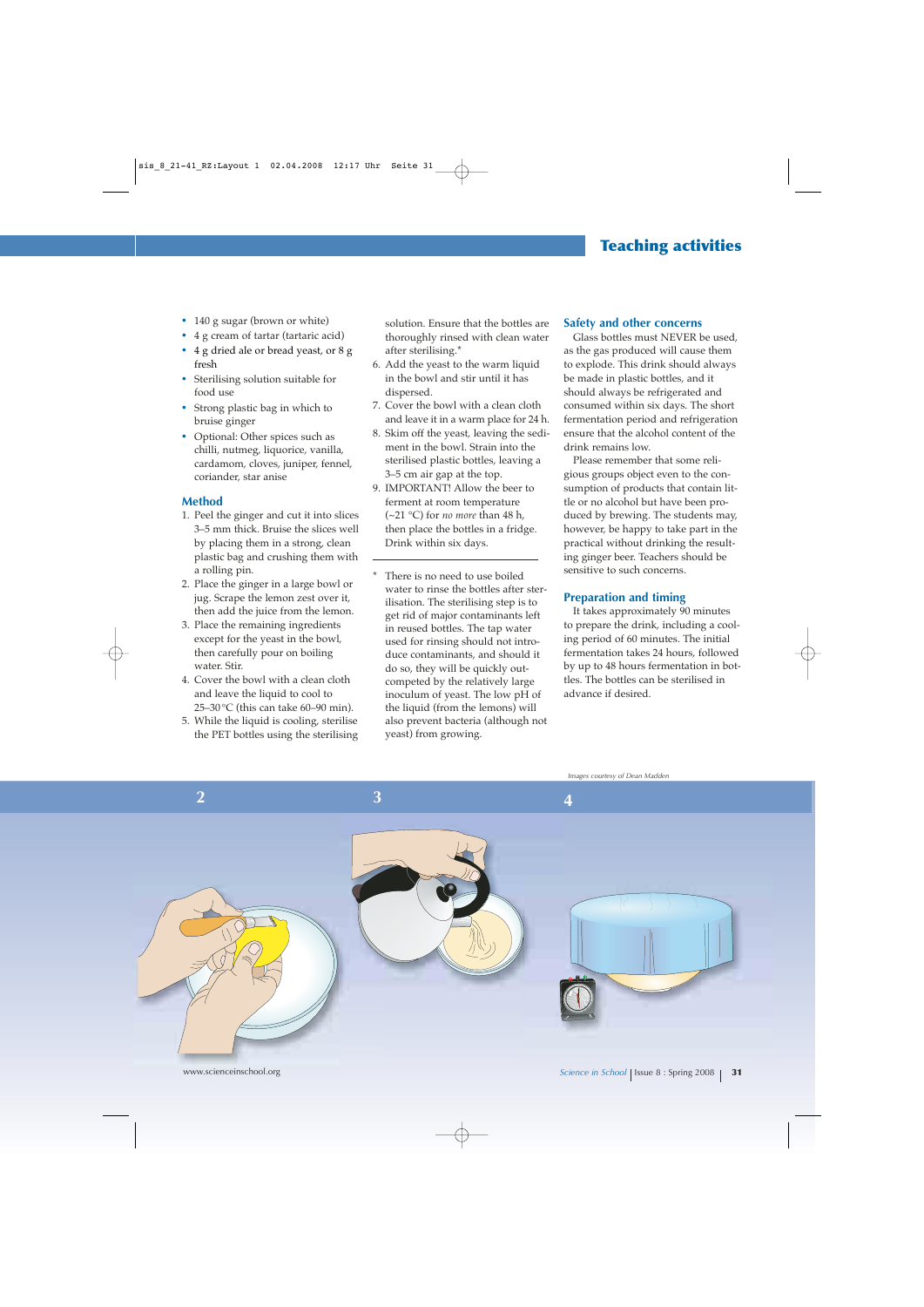## **Additional investigations**

This practical activity can be used as the starting point for other practical investigations, some of a technological nature. These include:

- 1. Most fermented soft drinks are acidified to inhibit bacterial growth. Does this also inhibit the yeast? Investigate the effect of pH on the rate of fermentation (12 g of citric acid is roughly equivalent to adding the juice of one lemon).
- 2. Some flavourings, such as cinnamon, cloves and yarrow, are thought to inhibit the growth of microbes. Devise an experiment to test this. What are the implications of your findings for the recipes and methods of soft-drink production?
- 3. In the USA, sachets of dried herbs and spices were sold so that people could make 'root beers' at home. Could similar kits be devised for ginger beer? How could you prepare and package the ingredients so that they were convenient for home users?
- 4. How could you measure and control the alcohol content of a fermented drink, to ensure that it was not excessive?
- 5. Homemade ginger beer contains live yeast. Consequently, it has a short shelf life and there is a danger that the bottles might explode. Investigate ways of overcoming this problem. These might include one or more of the following:
	- **·** Selling the product as a fresh drink that has to be stored under refrigeration
	- **·** Filtering the yeast from the drink before bottling it
	- Precipitating the yeast with a fining agent before bottling
	- **·** Pasteurising the drink before bottling, to kill the yeast
	- **·** Adding a chemical preservative to the drink to kill the yeast
	- **·** Using a type of yeast that precipitates (flocculates) naturally
	- **·** Increasing the sugar content of the finished drink so that the yeast cannot grow (due to osmosis)
	- **·** Designing a special bottle that allows excess gas to escape while maintaining the fizz and preventing contamination of the drink.

### **Suppliers**

All of the materials required to make ginger beer can be bought from a supermarket, market or a supplier of wine-making equipment.

Note, however, that ginger beer was traditionally made not with pure yeast, but with a mixed culture of lactobacilli and yeasts that is sometimes called a 'Ginger beer plant' or a 'Beeswine' culture. This is similar to a kefir culture and can be maintained and passed on to others who wish to make ginger beer.

The 'ginger beer plant' was described in:

- Ward HM (1892) The ginger beer plant and the organisms composing it. *Philosophical Transactions of the Royal Society of London. B* **183**: 125–197
- According to the UK National Collection of Yeast Cultures (www.ncyc.co.uk/beeswine.php), the only safe commercial source of this culture in Europe is now the German culture collection, DSMZ. They have a special education price for this culture, DSMZ No. 2484 (www.dsmz.de/microorganisms/ html/strains/strain.dsm002484.html).

*Images courtesy of Dean Madden*